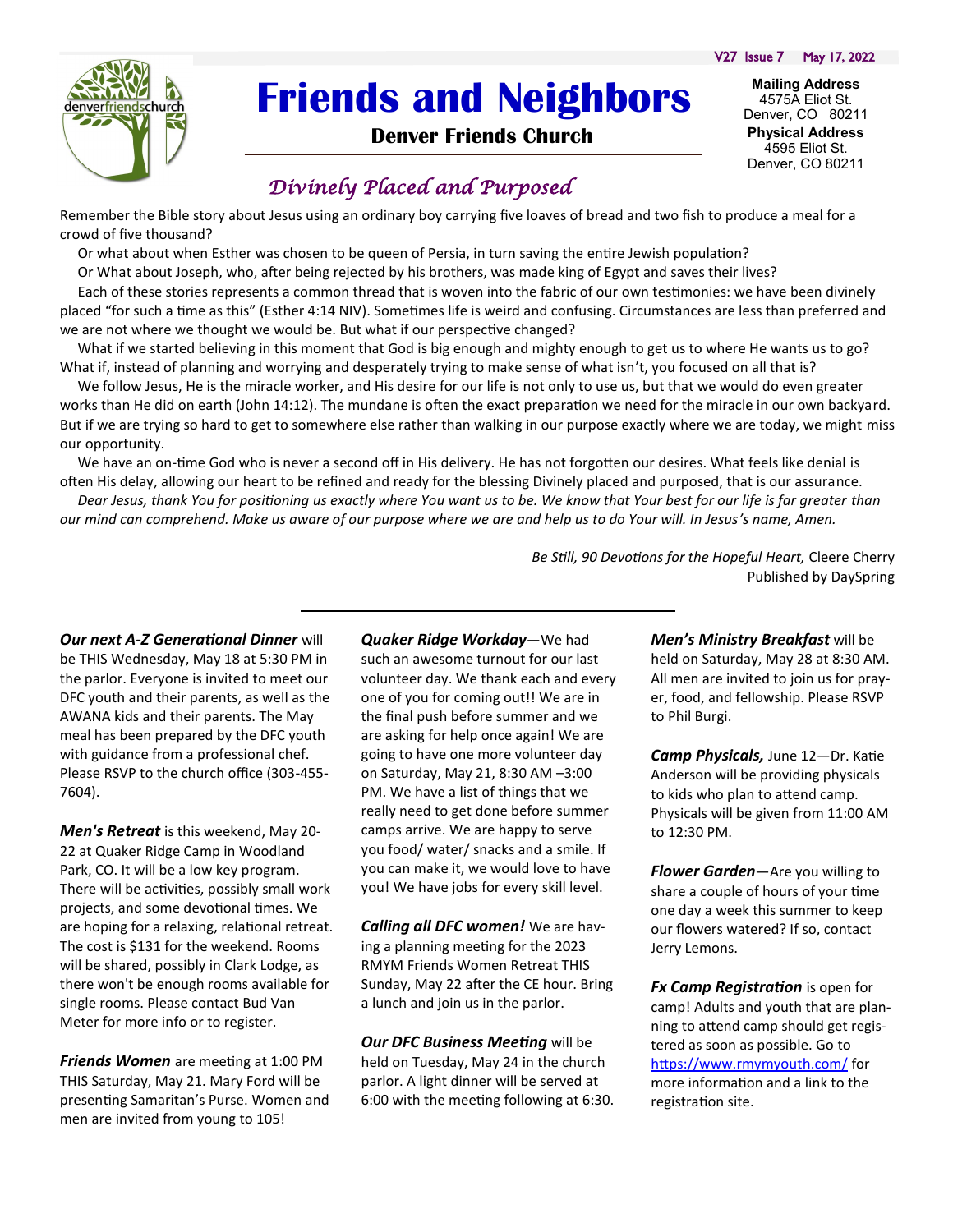*New boiler needed:* It is necessary to replace the church boiler. The cost is \$62,000. We are installing a high efficiency unit that will lower our fuel consumption considerably. Gifts to help cover this unbudgeted item will be gratefully received.

 Last fall the boiler in the office failed and our congregation responded generously. There was even some surplus which we saved for what we knew might be coming. Thank you very much—Your Stewards Committee

*Its graduation season!* We want to know about any graduates from high school or college you have in your family so we can recognize them on Rally Day, June 12, 2022. Please let Ruth M'Gonigle or Jan Haley know before the end of May. We need: their name, name of the school or university, their degree, and a picture of them that you are proud to share. Congratulations!

*Prayer with the staff*—Join us at 9:00 AM every Monday in the church office to pray with the staff. We pray for our church, each other, and our staff.

*Summer Adult Christian Education Classes—*There will be new adult CE classes for you to join this summer! Here is the list of classes and their teachers. You can choose any class you would like to attend!

- Normal Quarterly—Vicki Savery and Phil Burgi
- *Everything You Need to Know*—Start date, June 5 (4-6 weeks) Teacher: Dottie Paul Genesis Chapter 1—11
- *End Times*—Start date, July 17 (6 weeks) Teacher: Doug Holcombe Revelations, Ezekiel, and Daniel

No extra materials necessary, just your Bible. Quarterlies are already here. Watch for *Growing Young* in the fall.

*Mystery Meals* are being done a bit differently this year in that you can plan or attend a meal anytime between now and September 30. If you would like to host a meal, there is a form on the table in the foyer for you to fill out. It includes information such as your name, address, the date of your meal and what you will serve. Please turn this form into Mary Ford.

 For those wishing to purchase a meal, a calendar is posted in the library window showing available meals and their menus.

 No one is to know who is hosting a meal or who is attending your meal if you are a host. THAT is the MYSTERY! If you are attending a meal, you will be given the address the day of your scheduled meal.

*Summer music lessons at DFC!* See the last page for information.

*Al-Anon—*If you know of anyone who struggles with another person's drinking or drugs, please suggest they join us at 7:00 PM in the church parlor on Tuesday nights. Contact Marlene Pittman for more information.

*Celebrate Recovery* is a 12-Step program based on Christian principals. They meet at *6:00 PM on Fridays* in the sanctuary. For more information or if you would like to help with this program, please contact Michelle Cordean.

#### *Remember, you can donate online*

at www.denverfriendschurch.com. Click on the "donate" button on the top right of the home page. You can also mail your check to the church office or to our treasurer, Kay Burgi. We thank you so much for your continued giving. You are amazing, Denver Friends Church!

### *Refugees in the Middle East*

Christians in Lebanon are still in need of our aid, especially in this time of COVID-19. Please give your \$1 or desired donation in the black box at the back of the sanctuary next time you are at the church. Thanks for supporting our brothers and sisters with the basics of life.

*Mark your calendars A-Z Generational Dinner* Wednesday, May 18, 5:30 PM *Men's Retreat—May 20-22* Quaker Ridge Camp, Woodland Park, CO **Quaker Ridge Camp Workday** Saturday, May 21, 8:30 AM-3:00 PM *RMYM Women's Retreat Planning Session* Sunday, May 22, 12:00 PM *DFC Business Meeting* Tuesday, May 24, 6:00 PM *Camp Physicals*—June 12, 11:00-12:30 *Rally Day*—June 12 *RMYM FX Camps—*July 11-16, 2022 Quaker Ridge Camp, Woodland Park, CO *RMYM Summer Gathering—*August 11-14 Quaker Ridge Camp, Woodland Park, CO *RMYM Women's Retreat—*September 16-18 Quaker Ridge Camp, Woodland Park, CO

### *Our staff*

**Pastor:** Frank Penna frp.ph3@gmail.com 316-393-2359 **Young Adult Pastor:** Bart Jacks jacks.bart@gmail.com **Custodian:** Bennet Masdefiol [bpacheco1406@gmail.com](mailto:bpacheco1406@gmail.com) **Secretary:** Jan Haley [firstdenverfrie1@qwestoffice.net](mailto:firstdenverfrie1@qwestoffice.net) **Church Office** 303-455-7604 **Church Emai**l firstdenverfrie1@qwestoffice.net **Church Website** www.denverfriendschurch.com